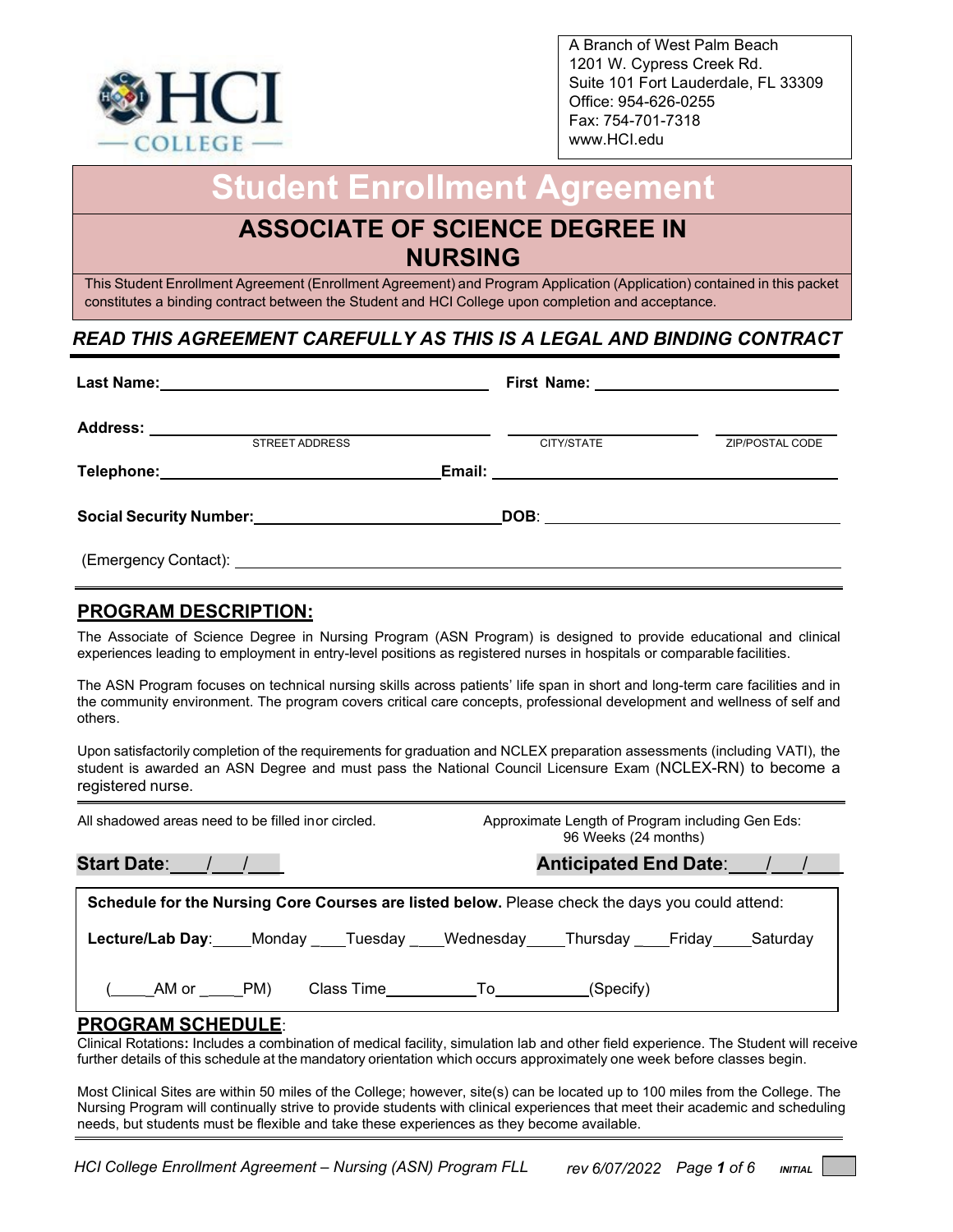## **ACCREDITATION AND PROGRAM LENGTH**:

#### **72 semester credits: approximately 1,485 clock hours, 6 semesters, 24 months**

This program is approved by the Florida Board of Nursing [\(https://floridasnursing.gov/\)](https://floridasnursing.gov/). HCI College is accredited by the Accrediting Commission of Career Schools and Colleges, 2101 Wilson Boulevard, Suite 302, Arlington, Virginia 22201. (703) 247-4212 [\(www.accsc.org\)](http://www.accsc.org/).

## **Associate of Science Degree in Nursing Program Length**

| NUR Classes (Core) \$750.00 per credit hour:                   | 42 Credits |
|----------------------------------------------------------------|------------|
| Medical Pre-requisite Courses (MPC) \$645 per credit hour:     | 18 Credits |
| General Education Pre-Requisite Courses \$645 per credit hour: | 12 Credits |

| <b>Tuition and Application Fee</b> |          |  |
|------------------------------------|----------|--|
| <b>ITuition</b>                    | \$51,564 |  |
| Application Fee                    |          |  |
| <b>Total Program Cost</b>          | \$51,614 |  |

#### **Tuition and Fees Breakdown Per Semester:**

| <b>Semester</b> | <b>Course Number</b> | <b>Course Name</b>                                                                                       | <b>Credits</b> | <b>Tuition</b> |
|-----------------|----------------------|----------------------------------------------------------------------------------------------------------|----------------|----------------|
|                 | <b>BSC2085C</b>      | Human Anatomy & Physiology I (MPC)                                                                       | 4              | \$2,580        |
| <b>Semester</b> | <b>ENC1101</b>       | <b>English Composition I</b>                                                                             | 3              | \$1,935        |
| 1               | MGF1106              | <b>Liberal Arts Mathematics</b>                                                                          | $\overline{3}$ | \$1,935        |
|                 | PSY2012              | <b>General Psychology</b>                                                                                | 3              | \$1,935        |
|                 |                      | <b>Total for Semester One</b>                                                                            |                | \$8,385        |
|                 | <b>MCB2010C</b>      | Microbiology (MPC)                                                                                       | 4              | \$2,580        |
|                 | <b>HUN1201</b>       | Elements of Nutrition (MPC)                                                                              | 3              | \$1,935        |
| <b>Semester</b> | <b>BSC2086</b>       | Human Anatomy & Physiology II (MPC)                                                                      | 4              | \$2,580        |
|                 | DEP2004              | Human Growth & Development (MPC)                                                                         | 3              | \$1,935        |
| 2               | SPC2608              | Speech                                                                                                   | 3              | \$1,935        |
|                 |                      | <b>Total for Semester Two</b>                                                                            |                | \$10,965       |
|                 |                      |                                                                                                          |                |                |
|                 | <b>NUR1023</b>       | Nursing I, Lecture                                                                                       | 5              | \$3,835        |
| <b>Semester</b> | <b>NUR1022L</b>      | Nursing I, Lab                                                                                           | $\overline{2}$ | \$1,534        |
|                 | <b>NUR1023L</b>      | Nursing I, Clinical                                                                                      | 3              | \$2,301        |
| 3               | <b>NUR2140</b>       | Introduction to Pharmacology for Nursing                                                                 | 3              | \$2,301        |
|                 |                      | <b>Total for Semester Three</b>                                                                          |                | \$9,971        |
|                 | <b>NUR1213</b>       | Nursing II, Lecture                                                                                      | $\overline{7}$ | \$5,369        |
| <b>Semester</b> | <b>NUR1213L</b>      | Nursing II, Clinical                                                                                     | 3              | \$2,301        |
|                 | <b>NUR2520</b>       | Psychiatric Nursing, Lecture                                                                             | 3              | \$2,301        |
| 4               | <b>NUR2520L</b>      | Psychiatric Nursing, Clinical                                                                            | $\mathbf{1}$   | \$767          |
|                 |                      | <b>Total for Semester Four</b>                                                                           |                | \$10,738       |
| <b>Semester</b> | <b>NUR2261</b>       | Nursing III, Lecture                                                                                     | 5              | \$3,835        |
|                 | <b>NUR2261L</b>      | Nursing III, Clinical                                                                                    | 4              | \$3,068        |
| 5               |                      | <b>Total for Semester Five</b>                                                                           |                | \$6,903        |
|                 |                      |                                                                                                          |                |                |
| <b>Semester</b> | NUR2943L             | <b>Nursing Capstone</b>                                                                                  | 6              | \$4,602        |
| 6               |                      | <b>Total for Semester Six</b>                                                                            |                | \$4,602        |
|                 |                      |                                                                                                          |                |                |
|                 |                      |                                                                                                          |                | \$51,564       |
|                 |                      | <b>TOTAL</b><br>A set of required materials, textbooks, and uniforms are provided at no additional cost. | 72             |                |

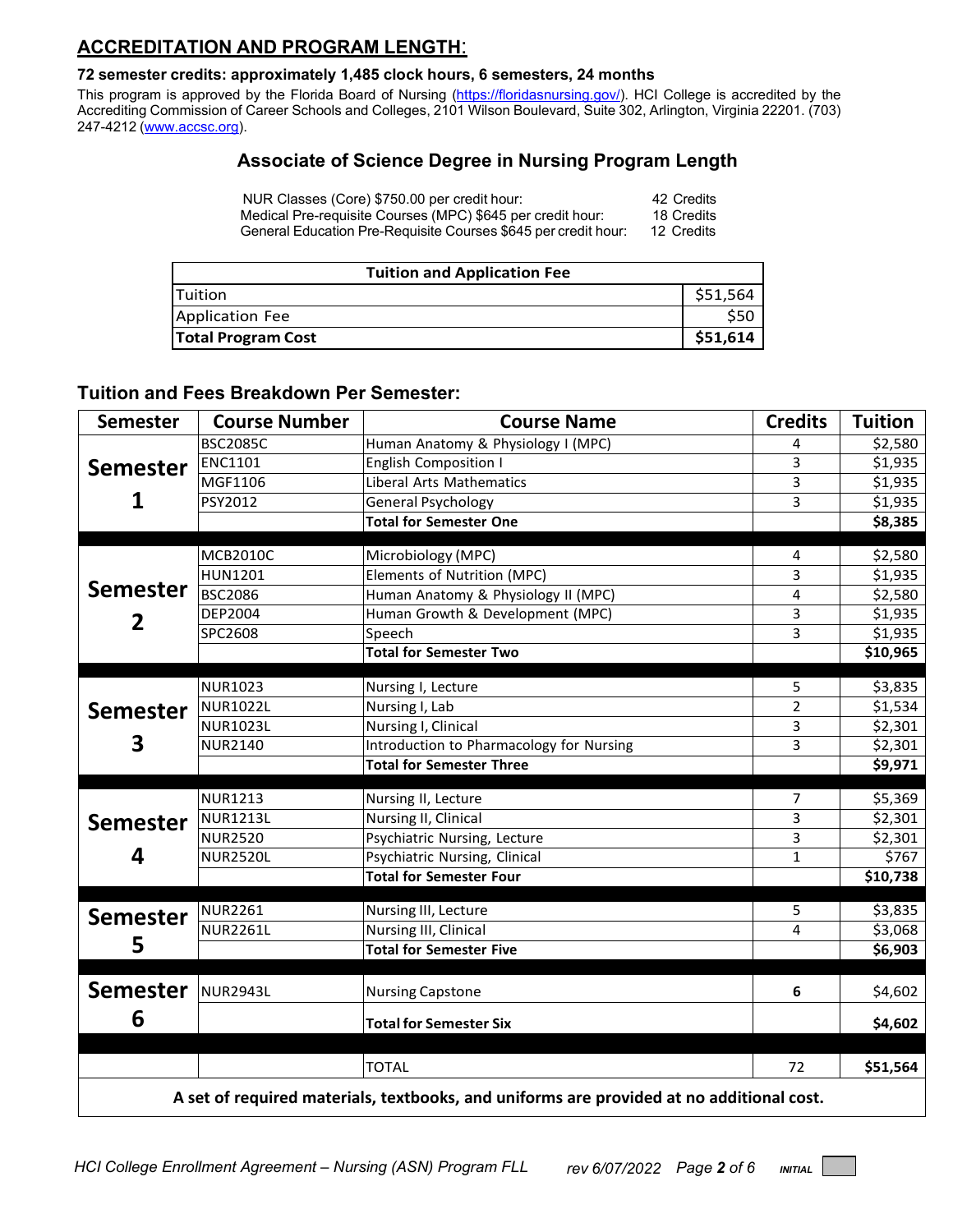## **Admission Requirement Checklist for the ASN Program:**

#### **To begin the admissions process for the Associate of Science Degree in Nursing, an applicant must**:

- Complete and sign an application.
- Provide a valid Driver's License or government issued photo ID
- Provide proof of high school graduation, or successful completion of the General Education Development test (GED), or verification of graduation from an Associate degree or higher program from an accredited college or university. Acceptance of any of the documents listed above is at the sole discretion of the College.
- Pass the SmarterMeasure Learning Readiness Indicator with a minimum score of 70% in Technical Competency, 70% in Life Factors, and 60% in Technical Knowledge (please see the SmarterMeasure policy for more information).
- **Pass the Test of Essential Academic Skills (TEAS) with a minimum composite score of 55 (please see the TEAS policy** for further information) or earn a minimum score of 80 on each of the following sections on the HESI A2 Exam: Reading Comprehension, Grammar, Vocabulary and Knowledge, Anatomy and Physiology, and Math. The results of the HESI A2 will be accepted for up to one year after the test date of the exam.
- Must sign the Background Check and Drug Screening Acknowledgement\*
- *\*Certain findings on background checks or drug screen can hinder or prevent a student from clinical/ride placement or pursuing licensure in most program fields offered by HCI College.*

## **METHOD OF PAYMENT:**

Option 1: Payment may be made by credit card or debit card.

HCI College accepts VISA, MasterCard, Discover and American Express.

- Option 2: Payment may be made by check or money order. No cash is accepted.
	- There is a \$36 fee for checks returned for any reason.
- Option 3: HCI College participates in Florida Prepaid College Fund (www.myfloridaprepaid.com), Bright Futures [\(http://www.floridastudentfinancialaid.org/ssfad/bf/\)](http://www.floridastudentfinancialaid.org/ssfad/bf/) and is approved for participation in various funding programs offered through the Veterans' Administration [\(http://www.benefits.va.gov/gibill/\)](http://www.benefits.va.gov/gibill/). Note: Program benefits may vary depending on individual eligibility.
- Option 4: Financial Aid available to those who qualify.

The Application Form in this packet plus the Application Fee must be submitted prior to submitting the Enrollment Agreement. All required documents must be submitted before attending class. Tuition and related fees are due in full according to your payment schedule agreed upon at the time of registration and acceptance of the Enrollment Agreement.

| <b>ANNUAL</b><br><b>PERCENTAGE RATE</b> | <b>FINANCE</b><br><b>CHARGE</b>             | <b>AMOUNT FINANCED</b><br>The dollar amount of the<br>credit provided to you or on<br>your behalf. | <b>TOTAL OF PAYMENT</b><br>The amount you will<br>have paid after you have<br>made all payments as<br>scheduled. | <b>TOTAL SALE</b><br><b>PRICE</b><br>The total cost of your<br>purchase on credit<br>including your down<br>payment |
|-----------------------------------------|---------------------------------------------|----------------------------------------------------------------------------------------------------|------------------------------------------------------------------------------------------------------------------|---------------------------------------------------------------------------------------------------------------------|
| N/A                                     | N/A<br>JЭ                                   | N/A                                                                                                | S<br>N/A                                                                                                         | 5<br>N/A                                                                                                            |
| <b>YOUR PAYMENT SCHEDULE WILL BE:</b>   |                                             |                                                                                                    |                                                                                                                  |                                                                                                                     |
| <b>NUMBER OF</b><br><b>PAYMENTS</b>     | *AMOUNT OF<br><b>EACH</b><br><b>PAYMENT</b> | <b>WHEN PAYMENTS ARE DUE</b>                                                                       |                                                                                                                  |                                                                                                                     |
| N/A                                     | N/A                                         | Beginning on<br>(check one) N/A                                                                    | N/A<br>month or<br>N/A                                                                                           | and on the same day each<br>bi-weekly thereafter                                                                    |

**\*Minimum monthly payment exceptions are made if student is fully funded by a third-party agency.**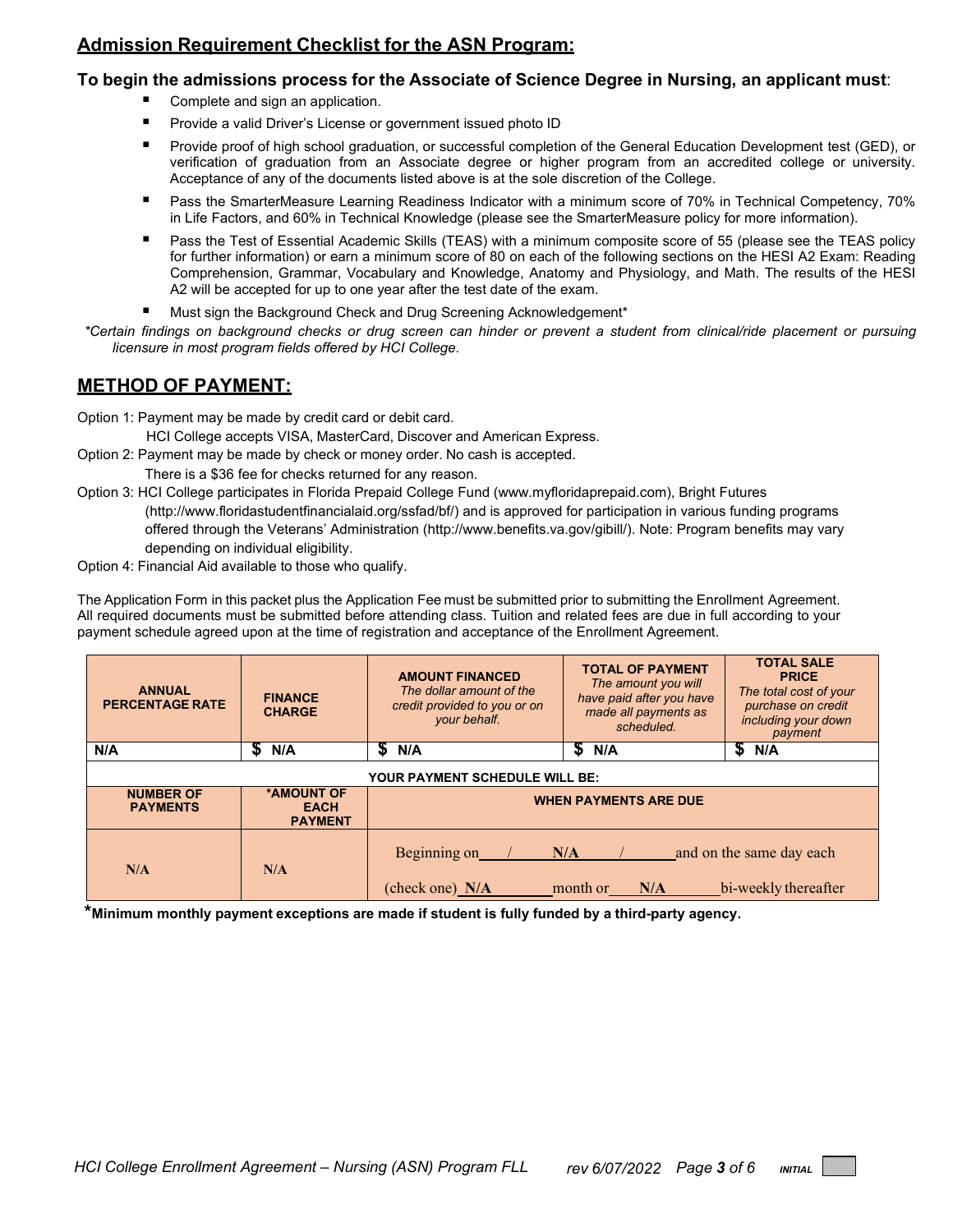## **REFUND POLICIES**

## **Refunds for Courses Cancelled**

All monies will be refunded within 30 days of the schedule start date if HCI College cancels any class.

## **Cancellation/Withdrawal Refund Policy**

HCI College offers a refund to students who withdraw from the program or to the sources from which the student's prepaid fees came, according to the schedule outlined below. This refund is based on tuition. Any student wishing to cancel and enrollment or withdraw should complete and sign a Cancellation/Withdrawal Form. The Withdrawal Form and procedure may be obtained at HCI College's registration desk in Suite 101 at the West Palm Beach Campus or Suite 101 at the Fort Lauderdale Campus or on HCI College's website: [www.HCI.edu.](http://www.hci.edu/)

A Student wishing to cancel an enrollment or withdraw may complete a Withdrawal/Cancellation Form. This form is available at [www.HCI.edu](http://www.hci.edu/) or from the Registrar located in Suite 101 at the West Palm Beach Campus or 101 at the Fort Lauderdale Campus.

HCI College will refund monies paid by students in the following manner:

- All monies will be refunded if the applicant is not accepted by the College or if the student cancels within three (3) business days after signing the Enrollment Agreement and making payment.
- Cancellation after the third (3rd) business day, but before the first day of class, will result in a refund of all monies paid except for the non-refundable application fee.
- Refunds will be made within 30 calendar days of date of the cancelation with proper submission of a Withdrawal/Cancellation Form by the student. Written notification may be submitted by email, fax or in person.
- Refunds will be made within 30 calendar days of the first day of class if no written notification is provided by the student.

#### **Withdrawal Procedures**

- 1. Notice of withdrawal should be made either in person or through e-mail by submitting a Withdrawal Form to the Registrar, and the date of determination will be the date the student submits the Withdrawal Form. The Withdrawal Form and procedure may be obtained from HCI College's Registrar in Suite 101 at the West Palm Beach Campus or in Suite 101 at the Fort Lauderdale Campus or on HCI College's website: [www.HCI.edu.](http://www.hci.edu/)
- 2. If a student is withdrawn by the College for absenteeism based on the attendance policy, the student's last date of attendance will be the withdrawal date. The date of determination will be no later than 14 days after the student's last date of attendance.
- 3. If a student is withdrawn by the College for failure to maintain required grades or passing rate, the date of determination will be no later than 14 days after the student's last date of attendance, which will be the same day as the last failed exam or make-up exam.
- 4. I understand and agree that the College may change locations during my enrollment. Further, I understand that should I decide to discontinue my enrollment on or after the date of that relocation, that my refunds (if any) will be calculated using this policy.

#### **Return of Title IV Funds (R2T4) Policy**

The requirements for federal financial aid when a student withdraw are separate from the Institutional Refund Policy, as such a student may still owe a balance to the Institution for unpaid institutional charges. Federal regulations specify how the Institution must determine the amount of Federal financial aid the student is entitled to have earned when a student withdraws from the Institution.

The percentage amount of Federal financial aid a student has earned during a semester/pay period is calculated based on the total number of calendar days completed in a semester/payment period divided by the total number of calendar days in the payment period. For students who withdraw during the semester/payment period the College will perform the return calculation on a payment period basis.

The amount of assistance earned is determined on a pro-rata basis, up through the 60% point in each semester/payment period. For example, if you completed 30% of your semester/payment period, you earn 30% of the FSA assistance you were originally scheduled to receive. After the 60% point of the semester/payment period, a student has earned 100% of the Title IV funds he or she was scheduled to receive during the period. Any time a student begins attendance in at least one course but does not begin attendance in all the courses he or she was scheduled to attend, regardless of whether the student is a withdrawal or graduate, the institution must review to see if it is necessary to recalculate the student's eligibility for funding received based on a revised enrollment status and the cost of education.

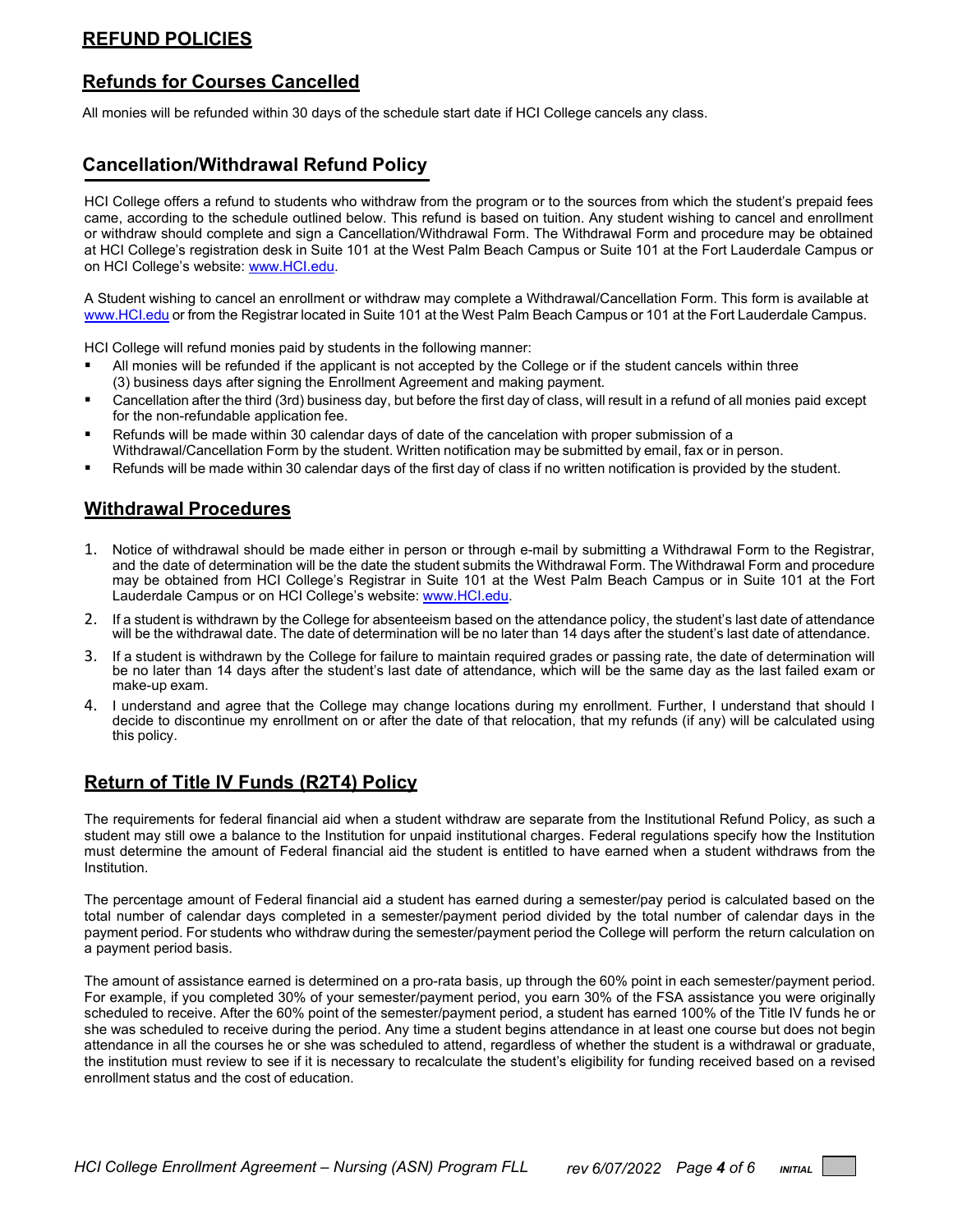## **The Order of the Return of Title IV Funds**

The return of Title IV funds under the Federal Refund Policy follows a specific order, as follows:

• Unsubsidized Direct Loan, Subsidized Direct Loan, Direct PLUS Loan, Pell Grant, FSEOG, Other Funding.

### **Institutional Refund Policy**

The refund schedule is as follows:

- 1. Buyers Right to Cancel: All monies paid will be refunded if the applicant is not accepted by the College, or if the student cancels within three (3) business days after signing the Enrollment Agreement and making payment. The applicant that has not visited the College facility prior to signing the Enrollment Agreement will have the opportunity to withdraw without penalty within (three days) following either the regularly scheduled orientation procedures or following a tour of the College facilities and inspection of equipment. The nonrefundable Application fee is fully refundable as it relates to buyers right to cancel only (not to exceed \$50).
- 2. Returned check fees are nonrefundable*.*
- 3. Withdrawal after the third business day, but before the first day of class, will result in a refund of all monies paid except for the non-refundable application fee (not to exceed \$50).
- 4. Any textbooks, uniforms, and equipment issued must be returned to the College unused to receive full refund for those items.
- 5. Refunds will be made within 30 calendar days of date of the cancelation with proper submission of a Withdrawal/Cancellation Form by the student. Written notification may be submitted by email at [tandrews@hci.edu,](mailto:tandrews@hci.edu) [fa](mailto:tandrews@hci.edu)x, or in person to the Business Office Manager.
- 6. Refunds will be made within 30 calendar days of the first day of class if no written notification is provided by the student.

## **Refund Schedule:**

HCI College will refund tuition paid by a Student in the following manner:

- Students who withdraw during the 14 day add/drop period for core courses and seven day add/drop period for General Education courses will receive a 100% refund of all monies paid for tuition, fees, and supplies (excluding the \$50 nonrefundable application fee). Students who attend beyond the 14 day add/drop period for core courses and seven day add/drop period for General Education courses will be responsible for 100% of the tuition and fee charges for the period of enrollment (semester).
- The Withdrawal Date for refund computation will be one of the following:
	- The date Withdrawal/Cancellation Form signed by Student.
	- The date of withdrawal for unsatisfactory progress.
	- The date of withdrawal for excessive absences will be the last date of attendance.
	- The date of involuntary withdrawal by HCI College for actions that the College may deem to be in violation of its policies and procedures.